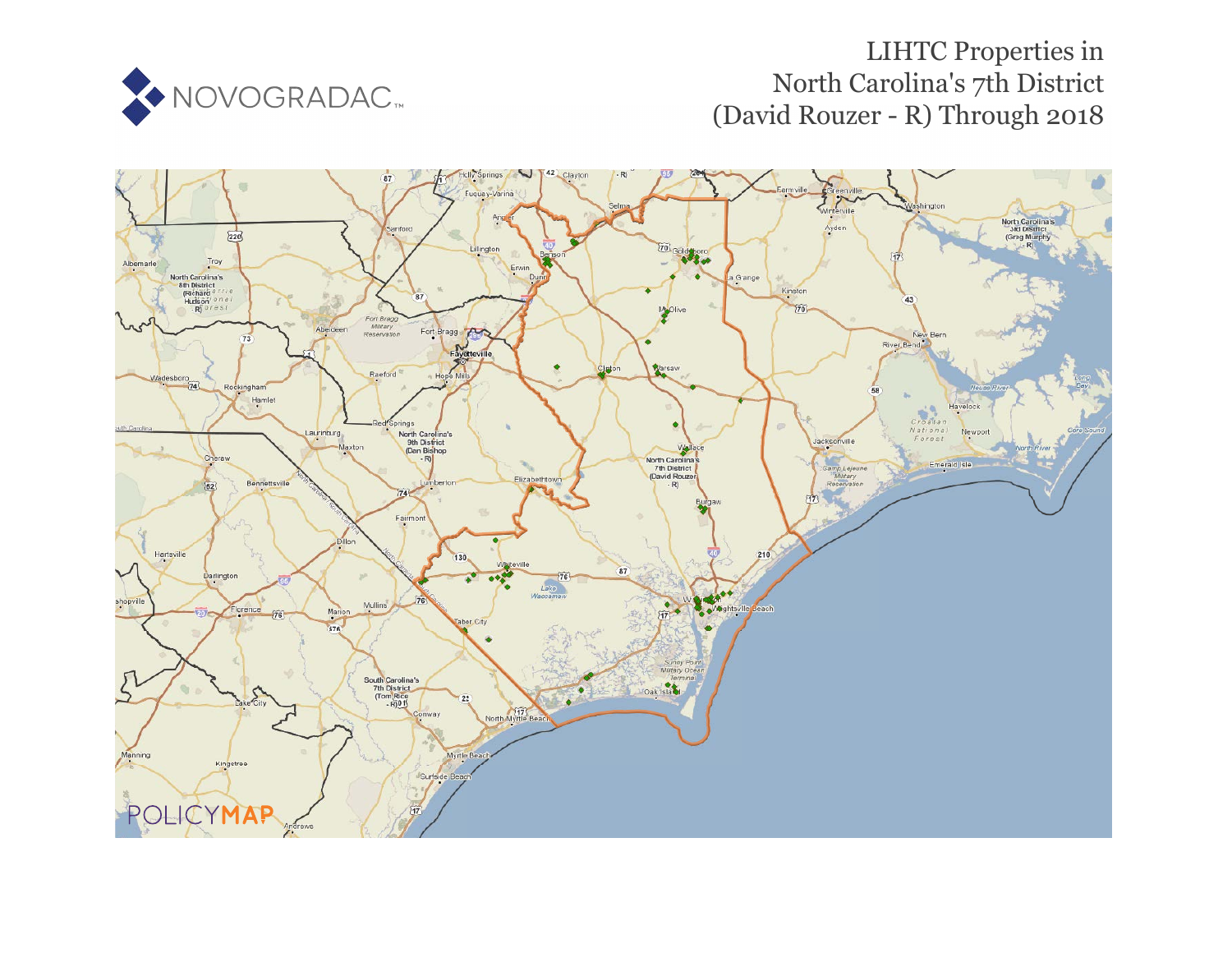| <b>Project Name</b>     | <b>Address</b>                                    | City              | <b>State</b> | <b>Zip Code</b> | <b>Nonprofit</b><br><b>Sponsor</b> | <b>Allocation</b><br>Year | <b>Annual</b><br><b>Allocated</b><br><b>Amount</b> | <b>Year PIS</b> | <b>Construction Type</b> | <b>Total</b><br><b>Units</b> | Low<br>Income<br><b>Units</b> | <b>Rent or</b><br><b>Income</b><br><b>Ceiling</b> | <b>Credit %</b>                             | <b>Tax-Exempt</b><br><b>Bond</b> | <b>HUD Multi-Family</b><br>Financing/<br><b>Rental Assistance</b> |
|-------------------------|---------------------------------------------------|-------------------|--------------|-----------------|------------------------------------|---------------------------|----------------------------------------------------|-----------------|--------------------------|------------------------------|-------------------------------|---------------------------------------------------|---------------------------------------------|----------------------------------|-------------------------------------------------------------------|
| 416 REDCROSS ST         | $416$ REDCROSS $\,$<br>${\rm ST}$                 | WILMINGTON        | $_{\rm NC}$  | 28401           | $\rm No$                           | 1990                      | \$3,813                                            | 1990            | Acquisition and Rehab 2  |                              | $\boldsymbol{2}$              | $60\%$ AMGI                                       | $30$ % present $\,$ No value                |                                  |                                                                   |
| <b>J A WALKER APTS</b>  | 1020 RANKIN ST WILMINGTON                         |                   | NC           | 28401           | No                                 | 1989                      | \$133,618                                          | 1990            | Acquisition and Rehab 37 |                              | 37                            | 60% AMGI                                          | $30\,\%$ present $\,$ No $\,$<br>value      |                                  |                                                                   |
| <b>QUAIL HOLLOW II</b>  | 1406 QUAIL<br><b>HOLLOW DR</b>                    | <b>WARSAW</b>     | NC           | 28398           | No                                 | 1989                      | \$67,865                                           | 1990            | <b>New Construction</b>  | 36                           | $36\,$                        | 60% AMGI                                          | $70\,\%$ present $\,$ No value              |                                  |                                                                   |
| OAKS VILLAGE APTS       | <b>100 OAK</b><br><b>VILLAGE DR</b>               | <b>WHITEVILLE</b> | NC           | 28472           | No                                 | 1989                      | \$69,736                                           | 1990            | <b>New Construction</b>  | 40                           | 40                            | 60% AMGI                                          | 70 % present $\hbox{~No}$<br>value          |                                  |                                                                   |
| TWIN OAKS APTS          | 312 SURLES DR FOUR OAKS                           |                   | NC           | 27524           | $\mathbf{No}$                      | 1989                      | \$54,056                                           | 1990            | <b>New Construction</b>  | 34                           | 34                            | 60% AMGI                                          | $70\%$ present No<br>value                  |                                  |                                                                   |
| 416 RED CROSS STREET    | $416$ RED CROSS $$\tt WILMINGTON$$                |                   | $_{\rm NC}$  | 28401           | No                                 | 1990                      | \$3,813                                            | 1990            | Acquisition and Rehab 2  |                              | $\boldsymbol{2}$              | 60% AMGI                                          | <b>Both 30%</b><br>and 70%<br>present value | No                               |                                                                   |
| KENT STREET APTS        | $2026\ 2028\ \mbox{KENT}$ WILMINGTON<br><b>ST</b> |                   | $_{\rm NC}$  | 28401           | No                                 | 1990                      | \$41,472                                           | 1991            | <b>New Construction</b>  | 12                           | 12                            | 50% AMGI                                          | 70 % present $\hbox{~No}$<br>value          |                                  |                                                                   |
| RIDGECREST APTS         | 208 ADAMS<br><b>DRIVE</b>                         | <b>BENSON</b>     | $_{\rm NC}$  | 27504           | No                                 | 1990                      | \$55,874                                           | 1991            | <b>New Construction</b>  | 32                           | $32\,$                        | 60% AMGI                                          | $30\,\%$ present $\,$ No $\,$<br>value      |                                  |                                                                   |
| <b>OAK ESTATES</b>      | 620 MCLEOD<br><b>STREET</b>                       | ELIZABETHTOWN NC  |              | 28337           | $\mathbf{No}$                      | 1993                      | \$52,358                                           | 1993            | New Construction         | 56                           | 56                            | 60% AMGI                                          | $30$ % present $_{\rm{No}}$                 |                                  |                                                                   |
| <b>SALEM WOODS APTS</b> | 300 SALEM<br><b>CIRCLE</b>                        | <b>SALEMBURG</b>  | $_{\rm NC}$  | 28385           | No                                 | 1994                      | \$32,712                                           | 1993            | New Construction         | 24                           | 24                            | 60% AMGI                                          | $30$ % present $\,$ No value                |                                  |                                                                   |
| <b>WOODBRIDGE APTS</b>  | 302 GRASS LANE WILMINGTON                         |                   | NC           | 28405           | No                                 | 1991                      | \$37,309                                           | 1993            | <b>New Construction</b>  | 24                           | 24                            | 60% AMGI                                          | $70$ % present $\,$ No value                |                                  |                                                                   |
| <b>BERRY COURT APTS</b> | <b>WEST SIXTH</b><br><b>STREET</b>                | <b>CHADBOURN</b>  | NC           | 28431           | No                                 | 1991                      | \$63,290                                           | 1992            | <b>New Construction</b>  | 40                           | ${\bf 40}$                    | 60% AMGI                                          | $30\ \%$ present $\hbox{~No}$               |                                  |                                                                   |
| <b>CRESTFIELD APTS</b>  | 604 MORRIS<br>AVE                                 | <b>BENSON</b>     | NC           | 27504           | No                                 | 1991                      | \$62,167                                           | 1992            | <b>New Construction</b>  | 36                           | $36\,$                        | 60% AMGI                                          | $30$ % present $\,$ No value                |                                  |                                                                   |

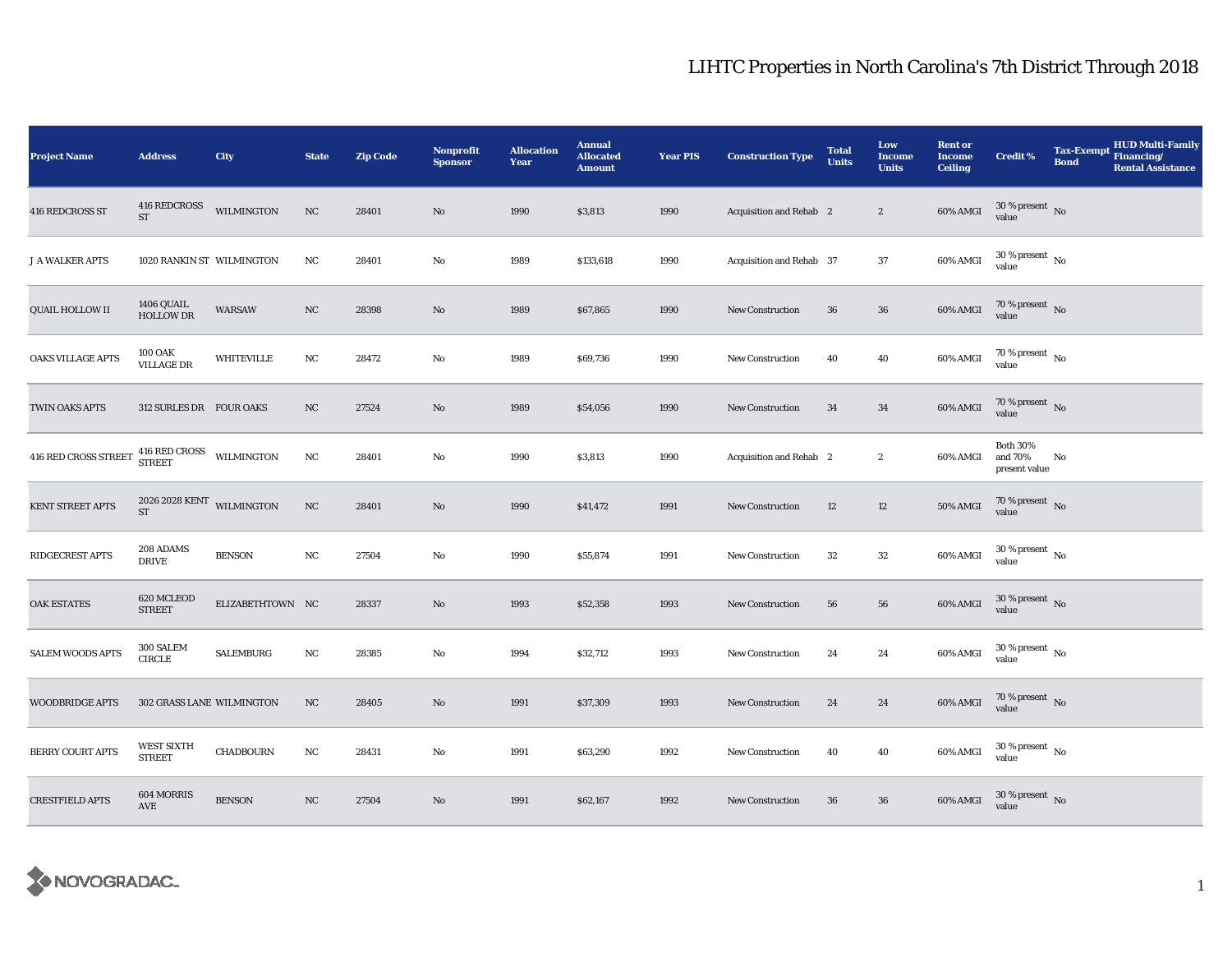| <b>Project Name</b>                            | <b>Address</b>                                | City          | <b>State</b>     | <b>Zip Code</b> | <b>Nonprofit</b><br><b>Sponsor</b> | <b>Allocation</b><br>Year | <b>Annual</b><br><b>Allocated</b><br><b>Amount</b> | <b>Year PIS</b> | <b>Construction Type</b> | <b>Total</b><br><b>Units</b> | Low<br><b>Income</b><br><b>Units</b> | <b>Rent or</b><br><b>Income</b><br><b>Ceiling</b> | <b>Credit %</b>                        | <b>Tax-Exempt</b><br><b>Bond</b> | <b>HUD Multi-Family</b><br>Financing/<br><b>Rental Assistance</b> |
|------------------------------------------------|-----------------------------------------------|---------------|------------------|-----------------|------------------------------------|---------------------------|----------------------------------------------------|-----------------|--------------------------|------------------------------|--------------------------------------|---------------------------------------------------|----------------------------------------|----------------------------------|-------------------------------------------------------------------|
| THE HEDGES<br><b>APARTMENTS</b>                | 500 N RYALS<br><b>STREET APT 4 B</b>          | <b>BENSON</b> | NC               | 27504           | No                                 | 1992                      | \$57,700                                           | 1992            | Acquisition and Rehab 50 |                              | 98                                   | 60% AMGI                                          | $30$ % present $\,$ No $\,$<br>value   |                                  |                                                                   |
| <b>VILLAGE PLACE APTS</b>                      | 100 VILLAGE PLACE LANE                        | <b>WARSAW</b> | NC               | 28398           | No                                 | 1991                      | \$71,797                                           | 1992            | <b>New Construction</b>  | 40                           | 40                                   | 60% AMGI                                          | $30\,\%$ present $\,$ No $\,$<br>value |                                  |                                                                   |
| WALNUT STREET APTS                             | 508 E WALNUT<br>STREET                        | GOLDSBORO     | NC               | 27530           | No                                 | 1991                      | \$181,795                                          | 1992            | New Construction         | 55                           | ${\bf 55}$                           | 60% AMGI                                          | $70$ % present $\,$ No $\,$<br>value   |                                  |                                                                   |
| <b>COOPER'S POINTE</b>                         | 1113 STANFORD<br><b>AVENUE</b>                | <b>BURGAW</b> | NC               | 28425           | No                                 | 2005                      | \$642,103                                          | 2007            | New Construction         | 64                           | 64                                   | 60% AMGI                                          | 70 % present $\hbox{~No}$<br>value     |                                  |                                                                   |
| <b>EGRET POINTE</b>                            | <b>1005 EGRET</b><br>NEST CIRCLE              | <b>LELAND</b> | NC               | 28451           | No                                 | 2005                      | \$382,223                                          | 2007            | New Construction         | 64                           | ${\bf 51}$                           |                                                   | 70 % present $\hbox{~No}$<br>value     |                                  |                                                                   |
| SOUTHPORT GREEN<br><b>APARTMENTS</b>           | 1000<br>PICKERRELL DR SOUTHPORT<br>APT A      |               | NC               | 28461-2614      | No                                 | 2006                      | \$76,428                                           | 2007            | Acquisition and Rehab 44 |                              | 44                                   | 60% AMGI                                          | $30\,\%$ present $\,$ No value         |                                  |                                                                   |
| <b>BRUNSWICK PLACE</b>                         | $27\,\rm MILLSTREAM$ WHITEVILLE DRIVE         |               | NC               | 28424           | No                                 | 2006                      | \$233,310                                          | 2008            | <b>New Construction</b>  | 32                           | ${\bf 32}$                           | 60% AMGI                                          | $70$ % present $\,$ No $\,$<br>value   |                                  |                                                                   |
| RANDALL PLACE                                  | 227 RANDALL<br>LANE                           | GOLDSBORO     | $_{\rm NC}$      | 27534           | No                                 | 2007                      | \$320,000                                          | 2008            | <b>New Construction</b>  | 40                           | 40                                   | 60% AMGI                                          | $70\,\%$ present $\,$ No value         |                                  |                                                                   |
| <b>ROBERT R. TAYLOR</b><br><b>SENIOR HOMES</b> | 1308 5TH<br>STREET NORTH                      | WILMINGTON    | NC               | 28401           | No                                 | 2005                      | \$1,233,643                                        | 2008            | <b>New Construction</b>  | 96                           | 96                                   | 60% AMGI                                          | $70$ % present $\,$ No $\,$<br>value   |                                  |                                                                   |
| TANGLEWOOD<br><b>APARTMENTS</b>                | 101 MATTHEWS WARSAW<br><b>STREET</b>          |               | $_{\rm NC}$      | 28398           | No                                 | 2007                      | \$416,500                                          | 2008            | Acquisition and Rehab 50 |                              | 49                                   |                                                   | $30$ % present $\,$ No $\,$<br>value   |                                  |                                                                   |
| THE POINTE AT<br><b>TAYLOR ESTATES</b>         | 516 TAYLOR<br><b>STREET</b>                   | WILMINGTON    | NC               | 28401           | No                                 | 2005                      | \$460,332                                          | 2008            | New Construction         | 48                           | 48                                   | 60% AMGI                                          | $30$ % present $\,$ No $\,$<br>value   |                                  |                                                                   |
| <b>AUSTIN MANOR</b>                            | $129$ SOUTH $3\mathrm{RD}$ $$\rm SMITHFIELD$$ |               | $_{\mathrm{NC}}$ | 27577           | No                                 | 1993                      | \$25,864                                           | 1994            | Acquisition and Rehab 48 |                              | 48                                   | 60% AMGI                                          | $30\,\%$ present $\,$ No value         |                                  |                                                                   |
| <b>BRENTWOOD APTS</b>                          | 125 JOHN B<br><b>HALL STREET</b>              | KENANSVILLE   | $_{\rm NC}$      | 28349           | No                                 | 1993                      | \$32,403                                           | 1994            | <b>New Construction</b>  | 24                           | 24                                   | 60% AMGI                                          | $30\,\%$ present $\,$ No value         |                                  |                                                                   |

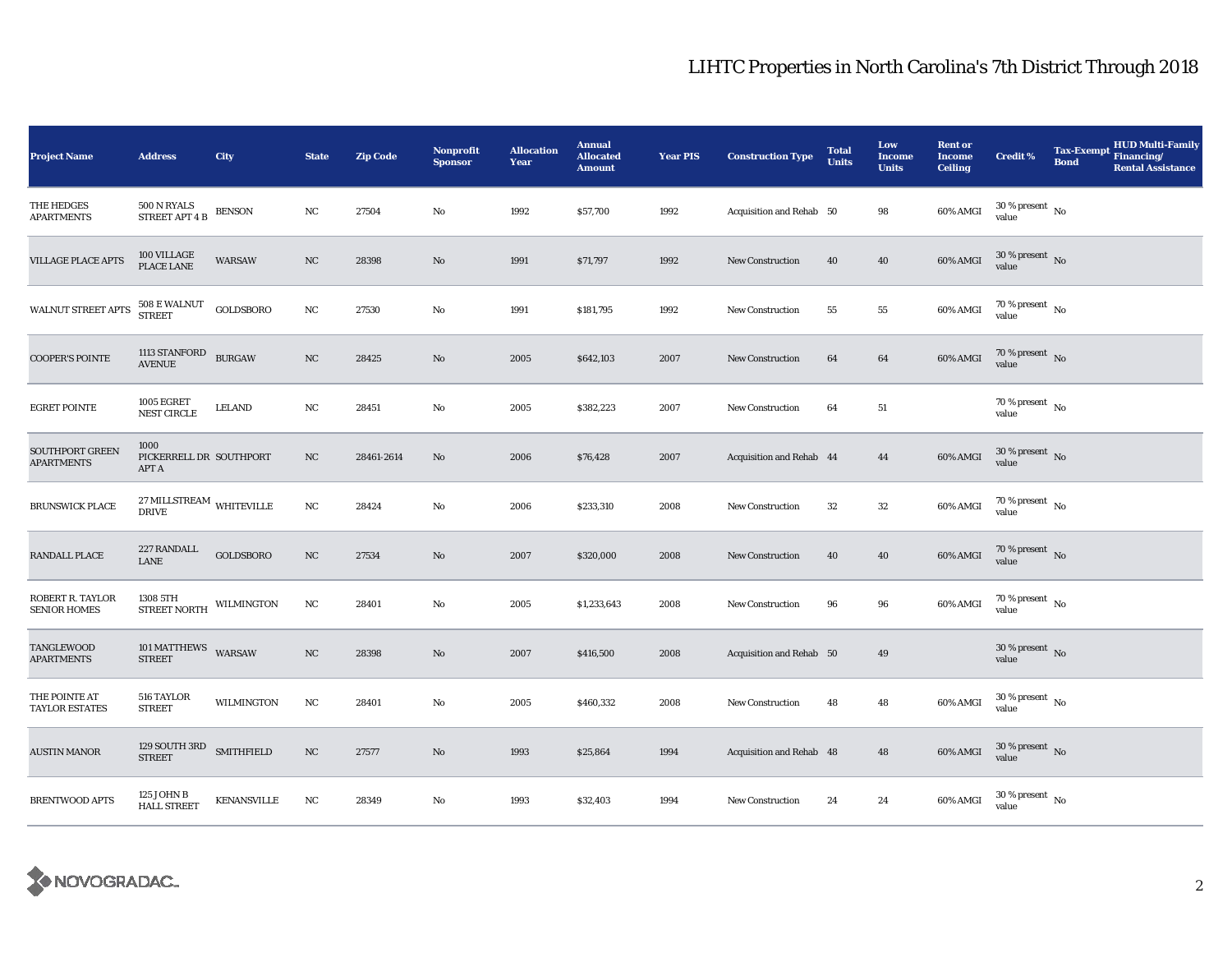| <b>Project Name</b>                          | <b>Address</b>                                    | <b>City</b>       | <b>State</b> | <b>Zip Code</b> | <b>Nonprofit</b><br><b>Sponsor</b> | <b>Allocation</b><br>Year | <b>Annual</b><br><b>Allocated</b><br><b>Amount</b> | <b>Year PIS</b> | <b>Construction Type</b> | <b>Total</b><br><b>Units</b> | Low<br><b>Income</b><br><b>Units</b> | <b>Rent or</b><br><b>Income</b><br><b>Ceiling</b> | <b>Credit %</b>                        | <b>Tax-Exempt</b><br><b>Bond</b> | <b>HUD Multi-Family</b><br>Financing/<br><b>Rental Assistance</b> |
|----------------------------------------------|---------------------------------------------------|-------------------|--------------|-----------------|------------------------------------|---------------------------|----------------------------------------------------|-----------------|--------------------------|------------------------------|--------------------------------------|---------------------------------------------------|----------------------------------------|----------------------------------|-------------------------------------------------------------------|
| <b>RIVER BEND APTS</b>                       | 539 CONWAY<br><b>ROAD</b>                         | <b>FAIR BLUFF</b> | $_{\rm NC}$  | 28439           | No                                 | 1993                      | \$28,089                                           | 1994            | <b>New Construction</b>  | 16                           | 16                                   | 60% AMGI                                          | $30$ % present $\,$ No $\,$<br>value   |                                  |                                                                   |
| <b>WELLINGTON PLACE</b>                      | 2402 FLINT DR WILMINGTON                          |                   | $_{\rm NC}$  | 28401-7762      | No                                 | 1992                      | \$118,643                                          | 1994            | <b>New Construction</b>  | 34                           | 34                                   |                                                   | $70$ % present $\,$ No $\,$<br>value   |                                  |                                                                   |
| <b>WILLOW POND APTS</b>                      | $3508\;3525\;\mathrm{FROG}$ WILMINGTON POND PLACE |                   | $_{\rm NC}$  | 28403           | $\mathbf{N}\mathbf{o}$             | 1992                      | \$103,899                                          | 1994            | <b>New Construction</b>  | 34                           | 34                                   | 60% AMGI                                          | 70 % present $\hbox{~No}$<br>value     |                                  |                                                                   |
| 1027 + 1029 MAPLE<br><b>STREET</b>           | 1027 1029<br><b>MAPLE STREET</b>                  | <b>HENDERSON</b>  | NC           | 27532           | No                                 | 1994                      | \$6,487                                            | 1994            | New Construction         | $\boldsymbol{2}$             | $\boldsymbol{2}$                     | 60% AMGI                                          | 70 % present $\hbox{~No}$<br>value     |                                  |                                                                   |
| <b>COVEY RUN</b><br><b>APARTMENTS</b>        | 117 COVEY<br>QUAIL LN                             | <b>WHITEVILLE</b> | $_{\rm NC}$  | 28472-2324      | $\mathbf{N}\mathbf{o}$             | 2008                      | \$547,105                                          | 2009            | <b>New Construction</b>  | 48                           | 48                                   | 60% AMGI                                          | 70 % present $\hbox{~No}$<br>value     |                                  |                                                                   |
| <b>FOREST EDGE</b><br><b>APARTMENT HOMES</b> | 125 FOREST<br><b>EDGE CIRCLE</b>                  | <b>TABOR CITY</b> | $_{\rm NC}$  | 28463           | No                                 | 2007                      | \$412,800                                          | 2009            | New Construction         | 48                           | 48                                   | 60% AMGI                                          | $70$ % present $\,$ No $\,$<br>value   |                                  |                                                                   |
| <b>OAK PARK</b>                              | 51 OAK PARK<br><b>DRIVE</b>                       | <b>FOUR OAKS</b>  | $_{\rm NC}$  | 27524           | No                                 | 2007                      | \$162,766                                          | 2009            | Acquisition and Rehab 30 |                              | $30\,$                               | 60% AMGI                                          | 70 % present $\hbox{~No}$<br>value     |                                  |                                                                   |
| <b>BERMUDA RUN</b><br><b>APARTMENTS</b>      | 211 MATTHEWS<br><b>STREET</b>                     | WARSAW            | $_{\rm NC}$  | 28398           | No                                 | 2008                      | \$0                                                | 2010            | Acquisition and Rehab 50 |                              | 49                                   |                                                   | $30$ % present $\,$ No $\,$<br>value   |                                  |                                                                   |
| <b>SAMPSON SQUARE</b>                        | 804 COLLEGE ST CLINTON                            |                   | NC           | 28328           | No                                 | 2008                      | \$0                                                | 2010            | New Construction         | 40                           | 40                                   | 60% AMGI                                          | 70 % present $\,$ No $\,$<br>value     |                                  |                                                                   |
| <b>SAW MILL</b><br><b>APARTMENTS</b>         | 332 WEST HAY<br><b>STREET</b>                     | <b>WHITEVILLE</b> | $_{\rm NC}$  | 24872           | No                                 | 2008                      | \$87,957                                           | 2010            | Acquisition and Rehab 40 |                              | 40                                   | 60% AMGI                                          | $30$ % present $\,$ No $\,$<br>value   |                                  |                                                                   |
| <b>FOUR OAKS</b><br><b>APARTMENTS</b>        | 105 KEEN ROAD FOUR OAKS                           |                   | NC           | 27524-9387      | No                                 | 2008                      | \$61,805                                           | 2010            | Acquisition and Rehab 28 |                              | 24                                   | 60% AMGI                                          | $30\,\%$ present $\,$ No $\,$<br>value |                                  |                                                                   |
| <b>COVEY RUN</b><br><b>APARTMENTS II</b>     | JORDAN LANE<br><b>EXTENSION</b>                   | <b>WHITEVILLE</b> | $_{\rm NC}$  | 28472           | No                                 | 2010                      | \$577,267                                          | 2011            | <b>New Construction</b>  | 48                           | 48                                   | 60% AMGI                                          | $70$ % present $\,$ No $\,$<br>value   |                                  |                                                                   |
| <b>KENT PLACE</b>                            | <b>116 E TRAM</b><br><b>ROAD</b>                  | <b>WHITEVILLE</b> | NC           | 28472           | No                                 | 2008                      | \$122,554                                          | 2011            | Acquisition and Rehab 64 |                              | 64                                   | 60% AMGI                                          | Not<br>Indicated                       | No                               |                                                                   |

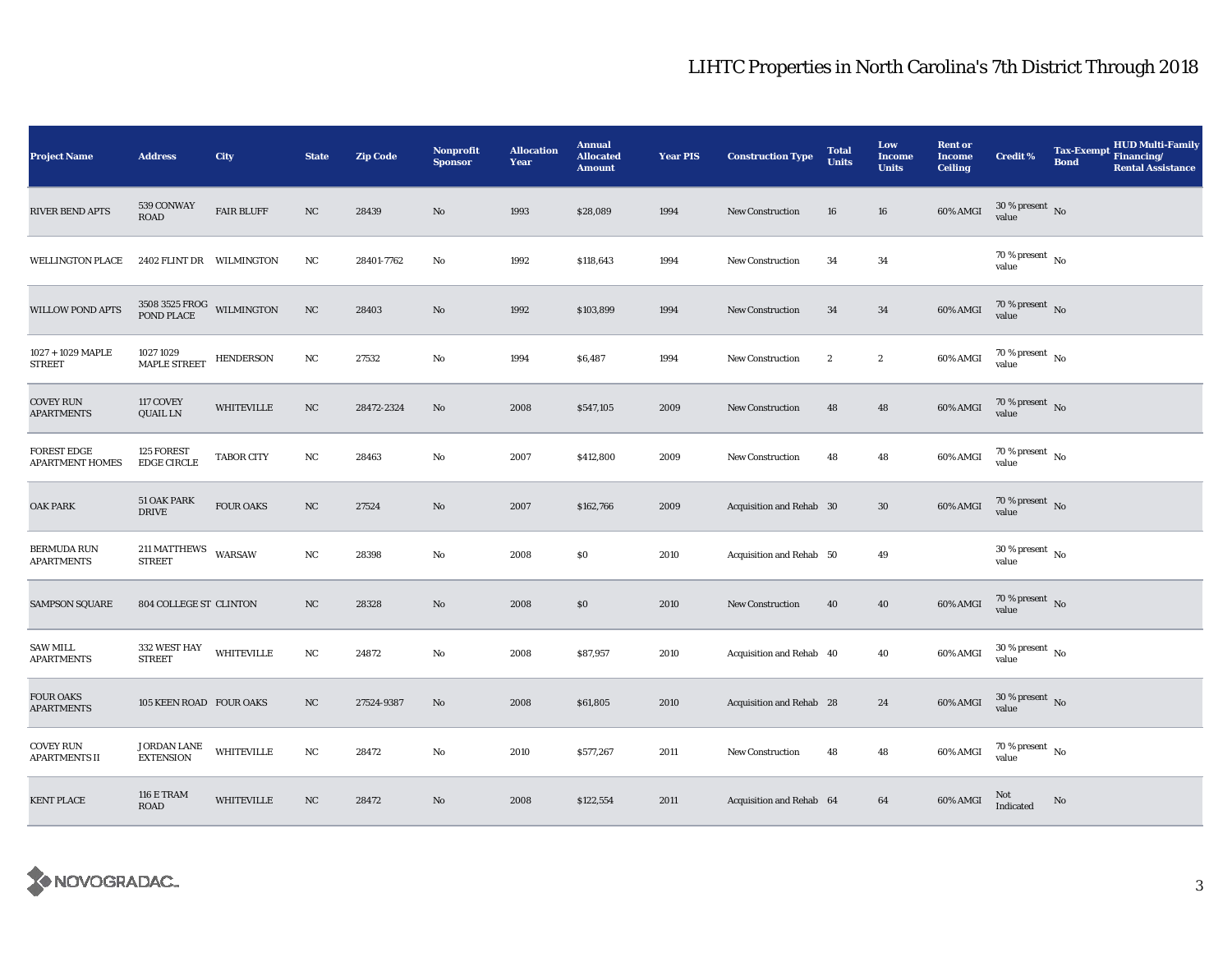| <b>Project Name</b>                                         | <b>Address</b>                                | City              | <b>State</b> | <b>Zip Code</b> | Nonprofit<br><b>Sponsor</b> | <b>Allocation</b><br>Year | <b>Annual</b><br><b>Allocated</b><br><b>Amount</b> | <b>Year PIS</b> | <b>Construction Type</b>  | <b>Total</b><br><b>Units</b> | Low<br><b>Income</b><br><b>Units</b> | <b>Rent or</b><br><b>Income</b><br><b>Ceiling</b> | <b>Credit %</b>                        | <b>Tax-Exempt</b><br><b>Bond</b> | <b>HUD Multi-Family</b><br>Financing/<br><b>Rental Assistance</b> |
|-------------------------------------------------------------|-----------------------------------------------|-------------------|--------------|-----------------|-----------------------------|---------------------------|----------------------------------------------------|-----------------|---------------------------|------------------------------|--------------------------------------|---------------------------------------------------|----------------------------------------|----------------------------------|-------------------------------------------------------------------|
| NEW BROOKLYN<br>HOMES AT ROBERT R.<br><b>TAYLOR ESTATES</b> | 1205 N 5TH<br><b>STREET</b>                   | WILMINGTON        | $_{\rm NC}$  | 28401           | No                          | 2009                      | \$676,400                                          | 2011            | New Construction          | 48                           | 48                                   | 60% AMGI                                          | 70 % present $\hbox{~No}$<br>value     |                                  |                                                                   |
| <b>CREEKWOOD SOUTH</b>                                      | 714 EMORY<br><b>STREET</b>                    | WILMINGTON        | $_{\rm NC}$  | 28405           | No                          | 2010                      | \$1,151,673                                        | 2012            | Acquisition and Rehab 138 |                              | 138                                  | 60% AMGI                                          | 70 % present $\,$ No $\,$<br>value     |                                  |                                                                   |
| HOOPER SCHOOL APTS                                          | 410 MEARES<br>STREET                          | WILMINGTON        | $_{\rm NC}$  | 28401           | $\rm No$                    | 1996                      | \$291,776                                          | 1998            | <b>New Construction</b>   | 50                           | ${\bf 50}$                           | 60% AMGI                                          | $70\,\%$ present $\,$ No value         |                                  |                                                                   |
| HOPEWOOD APTS                                               | $1302\,1318$ MARTIN STREET WILMINGTON         |                   | NC           | 28401-0547      | No                          | 1997                      | \$98,098                                           | 1998            | <b>New Construction</b>   | 16                           | 16                                   |                                                   | 70 % present $\,$ No $\,$<br>value     |                                  |                                                                   |
| BERRY PARK APTS                                             | WILKES STREET CHADBOURN<br>EXTENSION          |                   | NC           | 28431           | No                          | 1998                      | \$38,450                                           | 1999            | <b>New Construction</b>   | 18                           | 18                                   | 60% AMGI                                          | $30$ % present $\,$ No $\,$<br>value   |                                  |                                                                   |
| SACRED HEART VILLAS 5339 111 DOSHER SOUTHPORT               |                                               |                   | NC           | 28461-8322      | $\mathbf{N}\mathbf{o}$      | 1997                      | \$223,303                                          | 1999            | New Construction          | 44                           | 44                                   | $60\%$ AMGI                                       | 70 % present $\hbox{~No}$<br>value     |                                  |                                                                   |
| LAKE RIDGE COMMONS $_{\rm AVENUE}^{4160 \rm \; LAKE}$       |                                               | WILMINGTON        | NC           | 28403           | No                          | 2010                      | \$935,119                                          | 2012            | <b>New Construction</b>   | 75                           | 75                                   | 60% AMGI                                          | $70$ % present $\,$ No $\,$<br>value   |                                  |                                                                   |
| <b>COVEY RESERVE</b><br><b>APARTMENTS</b>                   | 200 JORDAN LN WHITEVILLE                      |                   | $_{\rm NC}$  | 28472-3820      | $\mathbf{N}\mathbf{o}$      | 2012                      | \$411,957                                          | 2013            | <b>New Construction</b>   | 44                           | 44                                   | 60% AMGI                                          | 70 % present $\,$ No $\,$<br>value     |                                  |                                                                   |
| TALL OAKS                                                   | 502 TALL OAKS<br><b>DRIVE</b>                 | ELIZABETHTOWN NC  |              | 28337           | No                          | 2011                      | \$386,325                                          | 2013            | <b>New Construction</b>   | 28                           | 28                                   | 60% AMGI                                          | $70$ % present $\,$ No $\,$<br>value   |                                  |                                                                   |
| <b>WESTGATE SENIOR</b><br><b>APARTMENTS</b>                 | 9200<br><b>OCEANGATE</b><br><b>PLAZA EXTN</b> | <b>LELAND</b>     | NC           | 28451           | No                          | 2011                      | \$848,763                                          | 2013            | <b>New Construction</b>   | 72                           | 72                                   | 60% AMGI                                          | $70$ % present $\,$ No $\,$<br>value   |                                  |                                                                   |
| FOREST GLEN<br><b>APARTMENTS</b>                            | 106 FOREST<br><b>GLEN DR</b>                  | <b>TABOR CITY</b> | NC           | 28463-7642      | No                          | 2012                      | \$383,946                                          | 2013            | <b>New Construction</b>   | 48                           | 48                                   | 60% AMGI                                          | $70$ % present $\,$ No $\,$<br>value   |                                  |                                                                   |
| THE HIGHLANDS                                               | 600<br><b>LOCKHAVEN</b><br><b>COURT</b>       | GOLDSBORO         | NC           | 27534           | No                          | 2011                      | \$565,398                                          | 2013            | <b>New Construction</b>   | 60                           | 60                                   | 60% AMGI                                          | $70$ % present $$\rm{No}$$ value       |                                  |                                                                   |
| COPPERSTONE<br><b>APARTMENTS</b>                            | 104<br>COPPERSTONE WHITEVILLE<br>LANE         |                   | NC           | 28472           | No                          | 2012                      | \$370,717                                          | 2014            | <b>New Construction</b>   | 40                           | 40                                   | 60% AMGI                                          | $70$ % present $_{\, \rm No}$<br>value |                                  |                                                                   |

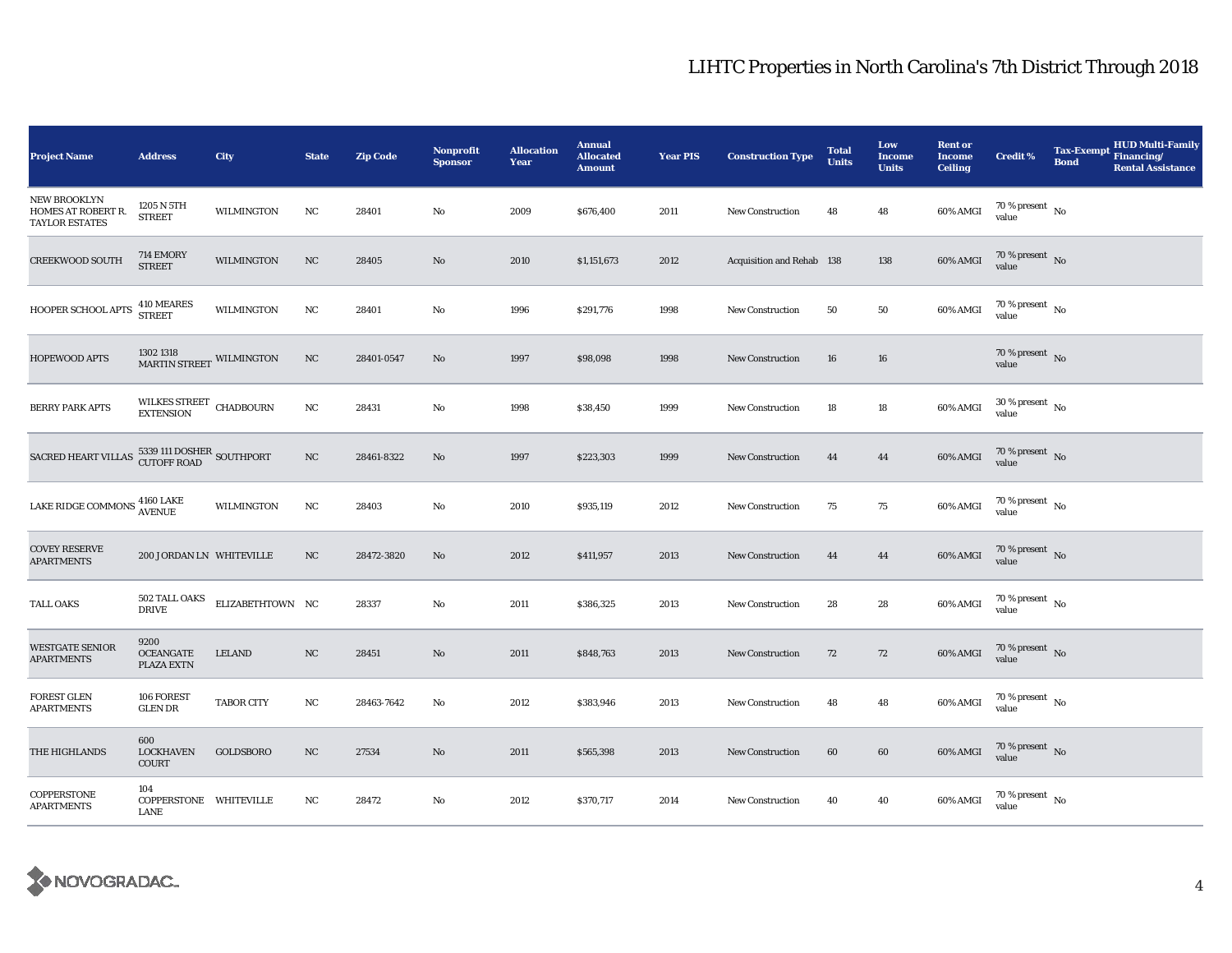| <b>Project Name</b>                                      | <b>Address</b>                              | <b>City</b>       | <b>State</b> | <b>Zip Code</b> | <b>Nonprofit</b><br><b>Sponsor</b> | <b>Allocation</b><br>Year | <b>Annual</b><br><b>Allocated</b><br><b>Amount</b> | <b>Year PIS</b> | <b>Construction Type</b>        | <b>Total</b><br><b>Units</b> | Low<br><b>Income</b><br><b>Units</b> | <b>Rent or</b><br><b>Income</b><br><b>Ceiling</b> | <b>Credit %</b>                             | <b>Tax-Exempt</b><br><b>Bond</b> | <b>HUD Multi-Family</b><br>Financing/<br><b>Rental Assistance</b> |
|----------------------------------------------------------|---------------------------------------------|-------------------|--------------|-----------------|------------------------------------|---------------------------|----------------------------------------------------|-----------------|---------------------------------|------------------------------|--------------------------------------|---------------------------------------------------|---------------------------------------------|----------------------------------|-------------------------------------------------------------------|
| SOUTHERLAND<br>VILLAGE APARTMENTS LANE                   | 400 POND VIEW WALLACE                       |                   | NC           | 28466           | $\mathbf{No}$                      | 2012                      | \$453,600                                          | 2014            | New Construction                | 48                           | 48                                   | 60% AMGI                                          | $70\,\%$ present $\,$ No value              |                                  |                                                                   |
| <b>BROOKWOOD</b><br><b>APARTMENTS</b>                    | 101 YOUNG<br><b>DRIVE</b>                   | MT OLIVE          | NC           | 28365           | No                                 | 2014                      | \$461,966                                          | 2015            | Acquisition and Rehab 65        |                              | $\bf 65$                             | 60% AMGI                                          | 70 % present $\,$ No $\,$<br>value          |                                  |                                                                   |
| LOCKWOOD VILLAGE<br><b>APARTMENTS</b>                    | 2132 SAN LUCAS WILMINGTON<br><b>COURT</b>   |                   | $_{\rm NC}$  | 28412           | No                                 | 2013                      | \$540,000                                          | 2015            | New Construction                | 60                           | 60                                   | 60% AMGI                                          | $70\,\%$ present $\,$ No value              |                                  |                                                                   |
| <b>HILLTOP ESTATES</b>                                   | 680 SMITH<br><b>CIRCLE</b>                  | ELIZABETHTOWN NC  |              | 28337           | No                                 | 2012                      | \$42,576                                           | 2015            | Acquisition and Rehab 28        |                              | 28                                   | 60% AMGI                                          | Not<br>Indicated                            | No                               |                                                                   |
| <b>MERCER ROAD</b><br><b>APARTMENTS</b>                  | 600 MERCER<br>MILL ROAD                     | ELIZABETHTOWN NC  |              | 28337           | $\mathbf{No}$                      | 2012                      | \$104,433                                          | 2015            | Acquisition and Rehab 66        |                              | 66                                   | 60% AMGI                                          | Not<br>Indicated                            | No                               |                                                                   |
| <b>ABBINGTON OAKS</b>                                    | 4744<br><b>ABBINGTON</b><br><b>OAKS WAY</b> | SOUTHPORT         | $_{\rm NC}$  | 28461           | No                                 | 2013                      | \$512,500                                          | 2015            | <b>New Construction</b>         | 72                           | 72                                   | 60% AMGI                                          | $70$ % present $\,$ No $\,$<br>value        |                                  |                                                                   |
| RANKIN TERRACE<br><b>APARTMENTS</b>                      | 415 12TH<br>STREET N                        | <b>WILMINGTON</b> | NC           | 28401           | No                                 | 2013                      | \$656,635                                          | 2015            | <b>Acquisition and Rehab 77</b> |                              | 77                                   | 60% AMGI                                          | $70\,\%$ present $\,$ No value              |                                  |                                                                   |
| OXFORD PLANTATION                                        | 601 OXFORD<br><b>BLVD</b>                   | GOLDSBORO         | $_{\rm NC}$  | 27530           | No                                 | 2013                      | \$502,000                                          | 2015            | <b>New Construction</b>         | 60                           | 60                                   | 60% AMGI                                          | $70$ % present $\,$ No $\,$<br>value        |                                  |                                                                   |
| SPRING BRANCH<br><b>APARTMENTS</b>                       | 4615<br><b>GREENTREE</b><br><b>ROAD</b>     | WILMINGTON        | NC           | 28405           | $\mathbf{No}$                      | 1999                      | \$296,663                                          | 2000            | Acquisition and Rehab 100       |                              | 100                                  | 60% AMGI                                          | <b>Both 30%</b><br>and 70%<br>present value | No                               |                                                                   |
| <b>GRESHAM PLACE APTS</b>                                | $6612\ \mathrm{GORDON}$<br><b>ROAD</b>      | WILMINGTON        | $_{\rm NC}$  | 28411           | No                                 | 1999                      | \$308,507                                          | 2000            | <b>New Construction</b>         | 51                           | 51                                   | 60% AMGI                                          | 70 % present $\hbox{~No}$<br>value          |                                  |                                                                   |
| MOUNT OLIVE SCHOOL 207 WOOTEN ST MT OLIVE<br><b>APTS</b> |                                             |                   | $_{\rm NC}$  | 28365           | Yes                                | 1999                      | \$132,398                                          | 2000            | Acquisition and Rehab 19        |                              | $19\,$                               | 60% AMGI                                          | $30$ % present $\,$ No $\,$<br>value        |                                  |                                                                   |
| <b>SEVEN OAKS OF</b><br>PENDER                           | 205 PROGRESS<br><b>DRIVE</b>                | <b>BURGAW</b>     | NC           | 28425           | No                                 | 1999                      | \$233,674                                          | 2000            | New Construction                | 40                           | 40                                   | 50% AMGI                                          | $70$ % present $\,$ No $\,$<br>value        |                                  |                                                                   |
| <b>VILLAGE AT</b><br><b>GREENFIELD</b>                   | <b>1519 LAKE</b><br><b>BRANCH DR</b>        | <b>WILMINGTON</b> | NC           | 28401           | $\mathbf{No}$                      | 1999                      | \$716,901                                          | 2000            | Acquisition and Rehab 426       |                              | 425                                  |                                                   | $30\,\%$ present $\,$ No $\,$<br>value      |                                  |                                                                   |

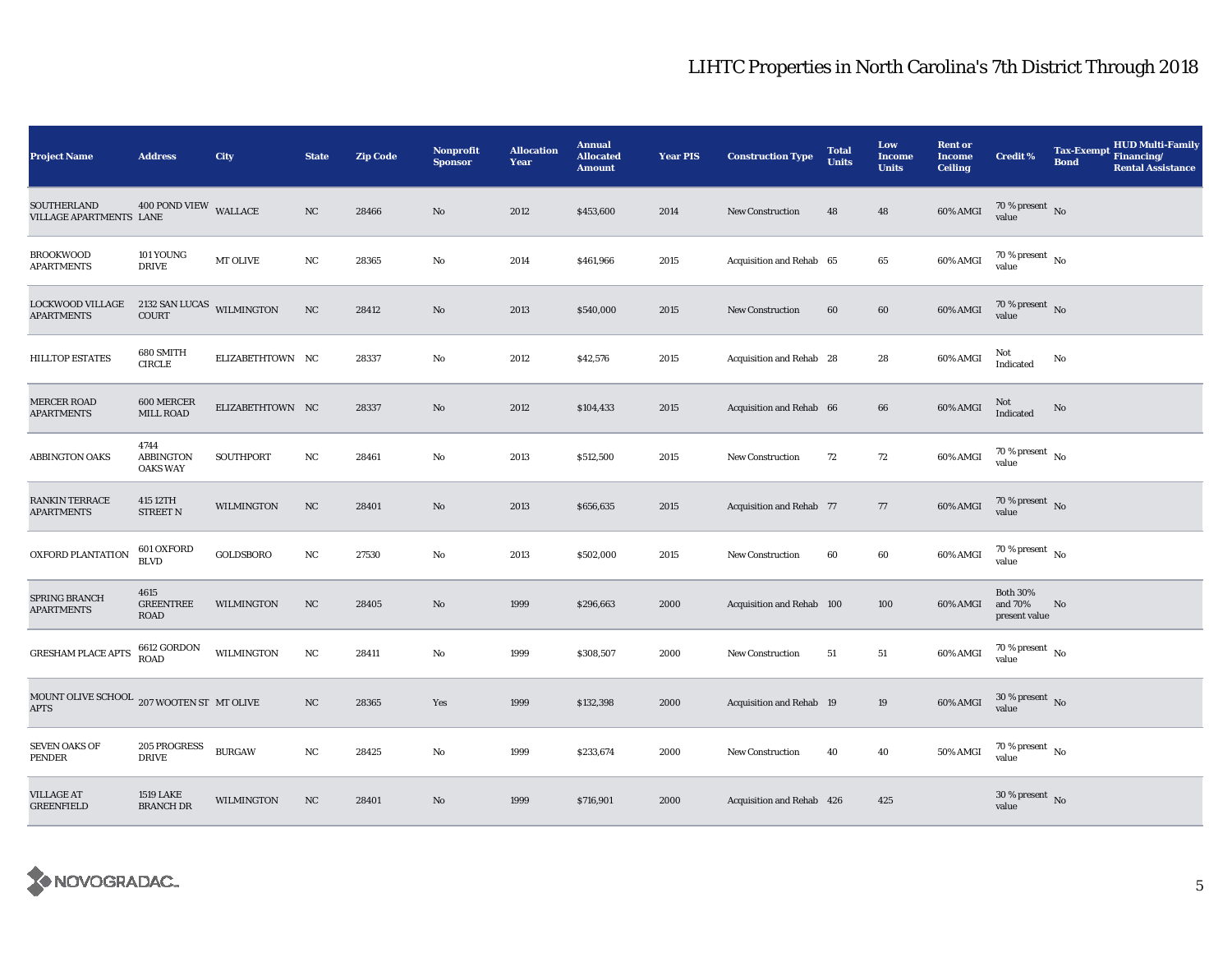| <b>Project Name</b>                          | <b>Address</b>                                        | City                | <b>State</b> | <b>Zip Code</b> | <b>Nonprofit</b><br><b>Sponsor</b> | <b>Allocation</b><br>Year | <b>Annual</b><br><b>Allocated</b><br><b>Amount</b> | <b>Year PIS</b> | <b>Construction Type</b> | <b>Total</b><br><b>Units</b> | Low<br><b>Income</b><br><b>Units</b> | <b>Rent or</b><br><b>Income</b><br><b>Ceiling</b> | <b>Credit %</b>                          | <b>Bond</b> | <b>HUD Multi-Family</b><br>Tax-Exempt Financing/<br><b>Rental Assistance</b> |
|----------------------------------------------|-------------------------------------------------------|---------------------|--------------|-----------------|------------------------------------|---------------------------|----------------------------------------------------|-----------------|--------------------------|------------------------------|--------------------------------------|---------------------------------------------------|------------------------------------------|-------------|------------------------------------------------------------------------------|
| MOUNT OLIVE SCHOOL 207 WOOTEN<br><b>APTS</b> | <b>STREET</b>                                         | MOUNT OLIVE         | NC           | 28365           | No                                 | 1999                      | \$132,398                                          | 2000            | Acquisition and Rehab 19 |                              | 19                                   | 60% AMGI                                          | Not<br>Indicated                         | No          |                                                                              |
| NORTHPOINT APTS                              | 100 E<br>NORTHPOINT<br>DRIVE HWY 117<br><b>BYPASS</b> | MOUNT OLIVE         | NC           | 28365           | $\mathbf{N}\mathbf{o}$             | 1999                      | \$73,249                                           | 2000            | New Construction         | 24                           | 24                                   | 60% AMGI                                          | $70\,\%$ present $\,$ No value           |             |                                                                              |
| <b>LANDMARK APTS</b>                         | 621 NOLAN<br><b>AVENUE</b>                            | WHITEVILLE          | NC           | 27472           | No                                 | 1999                      | \$80,556                                           | 2001            | New Construction         | 21                           | 21                                   | 60% AMGI                                          | 70 % present $\hbox{~No}$<br>value       |             |                                                                              |
| <b>LAUREL POINTE APTS</b>                    | <b>660 E NEW</b><br><b>HOPE ROAD</b>                  | GOLDSBORO           | $_{\rm NC}$  | 27533           | $\mathbf{N}\mathbf{o}$             | 2000                      | \$255,071                                          | 2001            | New Construction         | 48                           | 48                                   | 60% AMGI                                          | 70 % present $\hbox{~No}$<br>value       |             |                                                                              |
| PIREWAY PLACE                                | 849 PIREWAY<br><b>ROAD</b>                            | <b>TABOR CITY</b>   | $_{\rm NC}$  | 28463           | No                                 | 2000                      | \$0                                                | 2001            | <b>New Construction</b>  | 24                           | 48                                   | 60% AMGI                                          | Not<br>Indicated                         |             | No                                                                           |
| HAMPTON PLACE                                | $800$ BLUE JEAN WHITEVILLE ROAD                       |                     | $_{\rm NC}$  | 28472           | No                                 | 2001                      | \$110,110                                          | 2002            | <b>New Construction</b>  | 28                           | ${\bf 28}$                           | 50% AMGI                                          | $70\,\%$ present $${\rm No}$$ value      |             |                                                                              |
| <b>LISBON SQUARE APTS</b>                    | 312 B LISBON ST CLINTON                               |                     | NC           | 28328           | No                                 | 2001                      | \$62,159                                           | 2002            | Acquisition and Rehab 34 |                              | 34                                   | 60% AMGI                                          | $30$ % present $\,$ No $\,$<br>value     |             |                                                                              |
| <b>RIVER BLUFF APTS</b>                      | <b>2029 MAIN</b><br><b>STREET</b>                     | <b>FAIR BLUFF</b>   | $_{\rm NC}$  | 28439           | $\mathbf{N}\mathbf{o}$             | 2001                      | \$33,784                                           | 2002            | Acquisition and Rehab 17 |                              | $17\,$                               | 60% AMGI                                          | $30\,\%$ present $\,$ No value           |             |                                                                              |
| <b>WINDTREE APTS</b>                         | 1229 N CASWELL $_{\rm SOUTHPORT}$<br><b>STREET</b>    |                     | $_{\rm NC}$  | 28461           | No                                 | 2001                      | \$93,609                                           | 2002            | New Construction         | 24                           | 24                                   | 50% AMGI                                          | $70$ % present $\,$ No $\,$<br>value     |             |                                                                              |
| <b>SUNSET CREEK</b><br><b>COMMONS</b>        | 1401 SUNSET<br><b>CREEK WAY SW</b>                    | OCEAN ISLE BEACH NC |              | 28469-0560      | $\mathbf{N}\mathbf{o}$             | 2014                      | \$617,013                                          | 2016            | New Construction         | 72                           | 72                                   | 60% AMGI                                          | $70$ % present $\,$ No $\,$<br>value     |             |                                                                              |
| <b>HARPERS GLEN</b><br><b>APARTMENTS</b>     | 21 HARPERS<br>LANE                                    | <b>CLINTON</b>      | $_{\rm NC}$  | 28328           | No                                 | 2014                      | \$552,540                                          | 2016            | New Construction         | 72                           | 72                                   | 60% AMGI                                          | 70 % present $\hbox{~No}$<br>value       |             |                                                                              |
| <b>LOCHSTONE</b>                             | 301W<br><b>LOCKHAVEN</b><br><b>DRIVE</b>              | GOLDSBORO           | $_{\rm NC}$  | 27534           | No                                 | 2014                      | \$660,000                                          | 2017            | <b>New Construction</b>  | 84                           | 84                                   | 60% AMGI                                          | $70\,\%$ present $${\rm No}$$ value      |             |                                                                              |
| <b>RIVER POINTE</b>                          | 4620 WHITE<br><b>STREET</b>                           | <b>SHALLOTTE</b>    | NC           | 28470           | No                                 | 2015                      | \$462,857                                          | 2017            | <b>New Construction</b>  | 62                           | 62                                   | 60% AMGI                                          | $70\,\%$ present $_{\, \rm No}$<br>value |             |                                                                              |

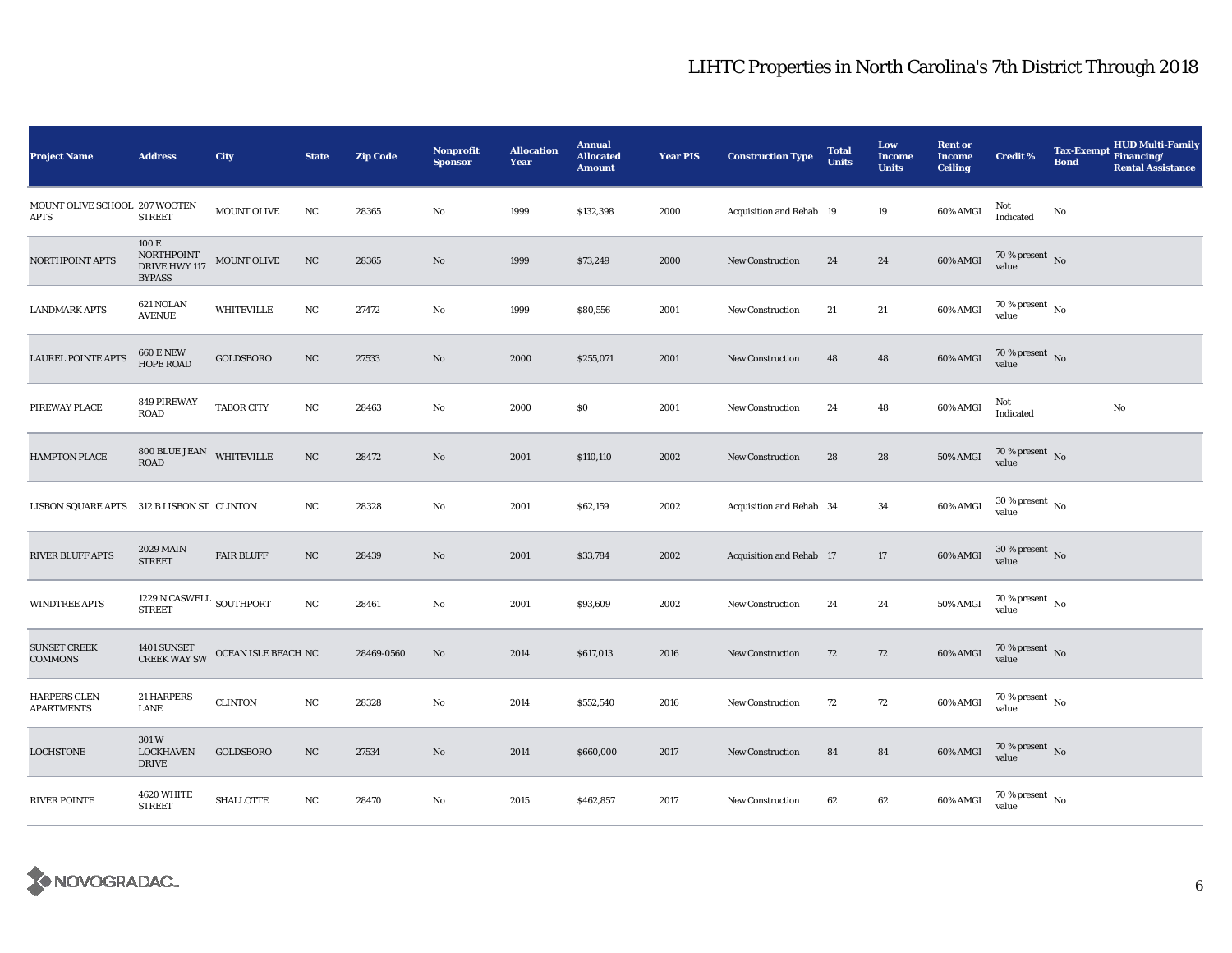| <b>Project Name</b>                   | <b>Address</b>                                      | City              | <b>State</b> | <b>Zip Code</b> | Nonprofit<br><b>Sponsor</b> | <b>Allocation</b><br>Year | <b>Annual</b><br><b>Allocated</b><br><b>Amount</b> | <b>Year PIS</b> | <b>Construction Type</b>  | <b>Total</b><br><b>Units</b> | Low<br>Income<br><b>Units</b> | <b>Rent or</b><br><b>Income</b><br><b>Ceiling</b> | <b>Credit %</b>                        | <b>Tax-Exempt</b><br><b>Bond</b> | <b>HUD Multi-Family</b><br>Financing/<br><b>Rental Assistance</b> |
|---------------------------------------|-----------------------------------------------------|-------------------|--------------|-----------------|-----------------------------|---------------------------|----------------------------------------------------|-----------------|---------------------------|------------------------------|-------------------------------|---------------------------------------------------|----------------------------------------|----------------------------------|-------------------------------------------------------------------|
| WOODRIDGE POINTE                      | $5025$ CAROLINA $$\tt WILMINGTON$$ BEACH ROAD       |                   | NC           | 28412           | $\mathbf{No}$               | 2016                      | \$0                                                | 2018            | <b>New Construction</b>   | $\bf{0}$                     | 80                            | 60% AMGI                                          | Not<br>Indicated                       | No                               |                                                                   |
| TABOR LANDING<br><b>APARTMENTS</b>    | $383$ SWAMP FOX $\:$ TABOR CITY HIGHWAY $\rm E$     |                   | NC           | 28463           | No                          | 2016                      | \$390,540                                          | 2018            | <b>New Construction</b>   | 48                           | 48                            | 60% AMGI                                          | $70$ % present $\,$ No $\,$<br>value   |                                  |                                                                   |
| <b>ADAIR PLACE</b>                    | 104 ADAIR<br><b>DRIVE</b>                           | GOLDSBORO         | NC           | 27530           | No                          | 2017                      | $\$0$                                              | 2019            | <b>New Construction</b>   | $\bf{0}$                     | 72                            | 60% AMGI                                          | Not<br>Indicated                       |                                  | No                                                                |
| <b>CARDINAL POINTE</b>                | $100\,$ HIGHLANDS $\,$ SHALLOTTE GLENN DRIVE        |                   | NC           | 28470           | No                          | 2002                      | \$408,251                                          | 2003            | New Construction          | 60                           | $\bf{60}$                     | 60% AMGI                                          | 70 % present $\hbox{~No}$<br>value     |                                  |                                                                   |
| <b>OXFORD PLACE APTS</b>              | 131 OXFORD<br><b>COURT</b>                          | <b>BEULAVILLE</b> | NC           | 28518           | No                          | 2002                      | \$111,014                                          | 2003            | <b>New Construction</b>   | 24                           | 24                            | <b>50% AMGI</b>                                   | 70 % present $\hbox{~No}$<br>value     |                                  |                                                                   |
| <b>RAINTREE APTS</b>                  | 104 RAINTREE<br><b>COURT</b>                        | <b>ROSE HILL</b>  | NC           | 28458           | No                          | 2002                      | \$110,230                                          | 2003            | <b>New Construction</b>   | 24                           | 24                            | 50% AMGI                                          | 70 % present $\hbox{~No}$<br>value     |                                  |                                                                   |
| ROBERT S. JERVAY<br>PLACE             | $1088$ THOMAS C $$\tt WILMINGTON$$ JERVAY LOOP      |                   | NC           | 28401           | No                          | 2001                      | \$980,163                                          | 2003            | <b>New Construction</b>   | 100                          | 100                           | 60% AMGI                                          | 70 % present $\hbox{~No}$<br>value     |                                  |                                                                   |
| <b>WALLACE SENIOR</b><br>VILLAGE      | <b>113 W MURRAY</b><br><b>STREET</b>                | <b>WALLACE</b>    | $_{\rm NC}$  | 28466           | No                          | 2002                      | \$114,375                                          | 2003            | <b>New Construction</b>   | 24                           | 24                            | 50% AMGI                                          | 70 % present $\hbox{~No}$<br>value     |                                  |                                                                   |
| <b>ASHLEY RIDGE APTS</b>              | 108 W DRANE<br><b>STREET</b>                        | <b>BURGAW</b>     | NC           | 28425           | No                          | 2002                      | \$73,054                                           | 2004            | New Construction          | 20                           | 20                            | 60% AMGI                                          | $70$ % present $\,$ No $\,$<br>value   |                                  |                                                                   |
| <b>CARDINAL POINTE</b><br>PHASE II    | $100\,$ HIGHLANDS $\,$ SHALLOTTE GLENN DRIVE        |                   | NC           | 28470           | No                          | 2003                      | \$415,242                                          | 2004            | New Construction          | 60                           | 60                            | 60% AMGI                                          | $70$ % present $\,$ No $\,$<br>value   |                                  |                                                                   |
| CHADWICK PLACE APTS CHADWICK          | 106 A<br><b>PLACE DRIVE</b>                         | <b>CHADBOURN</b>  | NC           | 28431           | No                          | 2002                      | \$128,697                                          | 2004            | <b>New Construction</b>   | 24                           | 24                            | 60% AMGI                                          | 70 % present $\hbox{~No}$<br>value     |                                  |                                                                   |
| <b>EVANS POINTE II APTS</b>           | $101$ ESSIE MAE $\,$<br><b>COURT</b>                | <b>TABOR CITY</b> | NC           | 28463           | No                          | 2002                      | \$131,553                                          | 2004            | <b>New Construction</b>   | 25                           | 25                            | 60% AMGI                                          | 70 % present $\hbox{~No}$<br>value     |                                  |                                                                   |
| <b>TIDEWATER TOWN</b><br><b>HOMES</b> | $314~\mathrm{GREENDALE}$ WILMINGTON<br><b>DRIVE</b> |                   | NC           | 28405           | $\mathbf{N}\mathbf{o}$      | 2003                      | \$498,791                                          | 2004            | Acquisition and Rehab 104 |                              | 104                           | 60% AMGI                                          | $30\,\%$ present $\,$ No $\,$<br>value |                                  |                                                                   |

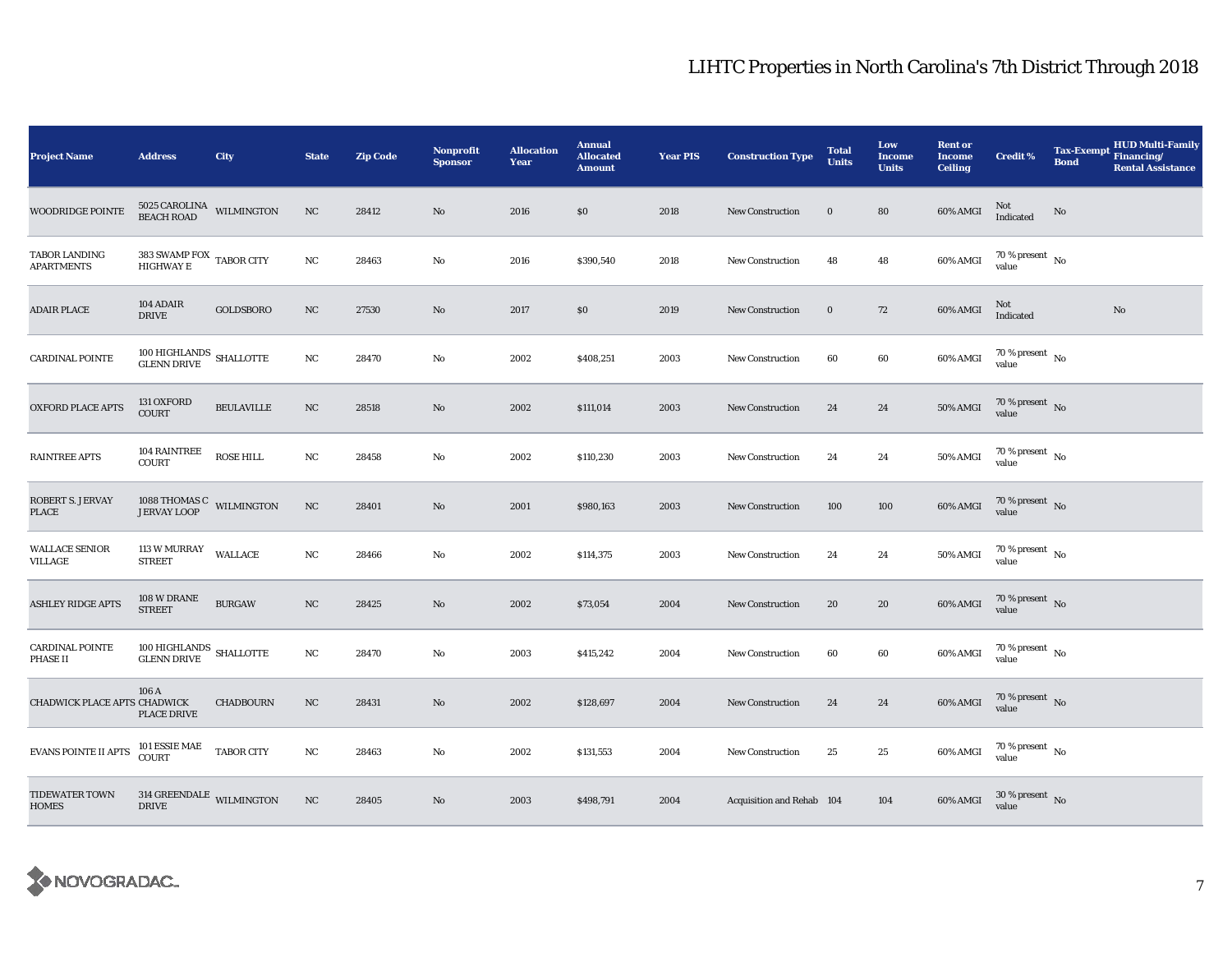| <b>Project Name</b>                          | <b>Address</b>                           | City              | <b>State</b>     | <b>Zip Code</b> | <b>Nonprofit</b><br><b>Sponsor</b> | <b>Allocation</b><br>Year | <b>Annual</b><br><b>Allocated</b><br><b>Amount</b> | <b>Year PIS</b> | <b>Construction Type</b> | <b>Total</b><br><b>Units</b> | Low<br><b>Income</b><br><b>Units</b> | <b>Rent or</b><br><b>Income</b><br><b>Ceiling</b> | <b>Credit %</b>                          | <b>HUD Multi-Family</b><br>Tax-Exempt Financing/<br><b>Bond</b><br><b>Rental Assistance</b> |
|----------------------------------------------|------------------------------------------|-------------------|------------------|-----------------|------------------------------------|---------------------------|----------------------------------------------------|-----------------|--------------------------|------------------------------|--------------------------------------|---------------------------------------------------|------------------------------------------|---------------------------------------------------------------------------------------------|
| <b>HUNTINGTON SENIOR</b><br>MANOR            | 1600 TAMPA<br><b>STREET</b>              | GOLDSBORO         | NC               | 27534           | No                                 | 2002                      | \$221,642                                          | 2004            | <b>New Construction</b>  | 38                           | 38                                   | 60% AMGI                                          | $70\,\%$ present $\,$ No value           |                                                                                             |
| <b>MYRTLE PLACE</b><br><b>APARTMENTS</b>     | 202 N<br><b>HEREFORD</b><br><b>DRIVE</b> | <b>DUDLEY</b>     | NC               | 28533           | No                                 | 2003                      | \$369,457                                          | 2004            | <b>New Construction</b>  | 60                           | 60                                   | 60% AMGI                                          | 70 % present No<br>value                 |                                                                                             |
| SHALLOTTE VILLAS                             | 4580 WHITE<br><b>STREET</b>              | <b>SHALLOTTE</b>  | NC               | 28470           | No                                 | 2002                      | \$234,117                                          | 2004            | New Construction         | 40                           | 40                                   | 60% AMGI                                          | 70 % present $\hbox{~No}$<br>value       |                                                                                             |
| DRIFTWOOD APTS                               | 3805 PRINCESS<br>PLACE DRIVE             | <b>WILMINGTON</b> | $_{\rm NC}$      | 28405           | $\mathbf{N}\mathbf{o}$             | 2002                      | \$140,692                                          | 2005            | New Construction         | 15                           | 14                                   | 60% AMGI                                          | 70 % present $\hbox{~No}$<br>value       |                                                                                             |
| <b>LAUREL POINTE II</b><br><b>APARTMENTS</b> | <b>660 E NEW</b><br><b>HOPE RD</b>       | GOLDSBORO         | NC               | 27534-7060      | No                                 | 2003                      | \$178,409                                          | 2005            | <b>New Construction</b>  | $32\,$                       | $32\,$                               | 60% AMGI                                          | $70$ % present $\,$ No $\,$<br>value     |                                                                                             |
| <b>VINEYARD POINTE</b>                       | $4917$ VINEYARD $$\tt WILMINGTON$$ LANE  |                   | $_{\rm NC}$      | 28403           | No                                 | 2003                      | \$535,191                                          | 2005            | <b>New Construction</b>  | 58                           | 58                                   | $60\%$ AMGI                                       | $70\,\%$ present $\,$ No value           |                                                                                             |
| <b>WHITE OAK</b><br><b>APARTMENTS</b>        | 7235 DARDEN<br><b>ROAD</b>               | <b>WILMINGTON</b> | NC               | 28411           | No                                 | 2003                      | \$387,622                                          | 2005            | <b>New Construction</b>  | 60                           | 60                                   | 60% AMGI                                          | $70$ % present $\,$ No $\,$<br>value     |                                                                                             |
| <b>ASHEBROOKE APTS</b>                       | 227 RANDALL<br>LANE                      | GOLDSBORO         | NC               | 27534           | No                                 | 2004                      | \$361,204                                          | 2006            | New Construction         | 55                           | ${\bf 55}$                           | 60% AMGI                                          | $70\,\%$ present $\,$ No value           |                                                                                             |
| <b>CANEBREAK APTS</b>                        | 4901 AMY DRIVE WILMINGTON                |                   | NC               | 28403           | No                                 | 2003                      | \$256,042                                          | 2006            | New Construction         | $32\,$                       | $32\,$                               | 60% AMGI                                          | $70\,\%$ present $\,$ No value           |                                                                                             |
| <b>BROOKBERRY PARK</b><br><b>APARTMENTS</b>  | $409\,\rm{W}$ CALHOUN WHITEVILLE STREET  |                   | $_{\mathrm{NC}}$ | 28472           | $\mathbf{No}$                      | 2006                      | \$392,295                                          | 2007            | Acquisition and Rehab 50 |                              | ${\bf 50}$                           | 60% AMGI                                          | $30\,\%$ present $\,$ No $\,$<br>value   |                                                                                             |
| <b>CARDINAL POINTE III</b>                   | <b>42 BROOKS</b><br><b>COURT</b>         | <b>SHALLOTTE</b>  | $_{\rm NC}$      | 28470           | No                                 | 2005                      | \$447,037                                          | 2007            | <b>New Construction</b>  | 72                           | 57                                   |                                                   | 70 % present $\hbox{~No}$<br>value       |                                                                                             |
| 107 S NINTH ST                               | 107 S NINTH ST WILMINGTON                |                   | NC               | 28401           | No                                 | 1989                      | \$3,114                                            | 1989            | <b>New Construction</b>  | $\boldsymbol{2}$             | $\boldsymbol{2}$                     | 60% AMGI                                          | $70\,\%$ present $\,$ No value           |                                                                                             |
| 615 BLADEN ST                                | <b>615 BLADEN ST WILMINGTON</b>          |                   | NC               | 28401           | No                                 | 1989                      | \$843                                              | 1989            | Acquisition and Rehab 1  |                              | $\mathbf{1}$                         | 60% AMGI                                          | $30\,\%$ present $_{\, \rm No}$<br>value |                                                                                             |

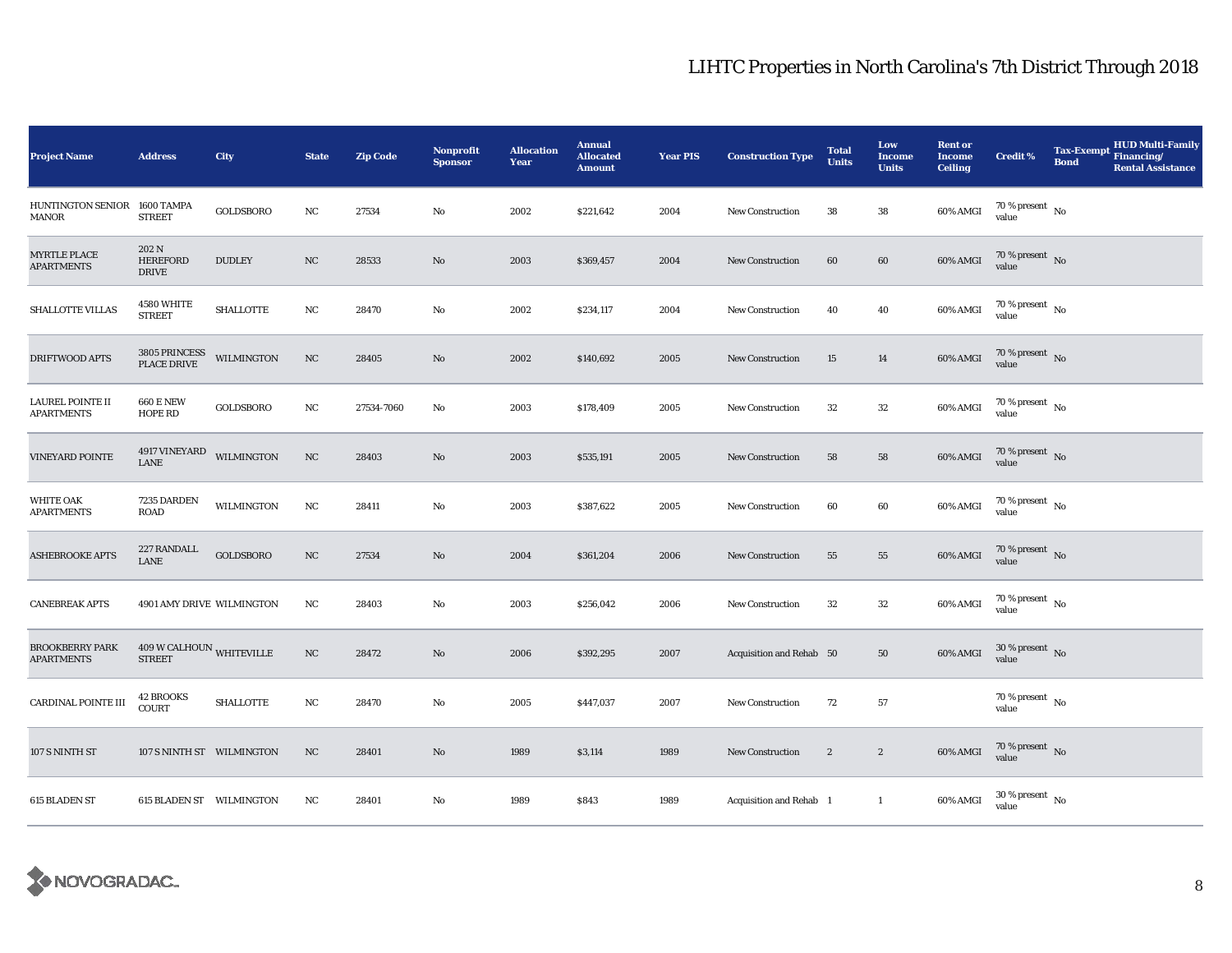| <b>Project Name</b>                                                                                                                                | <b>Address</b>                                    | City              | <b>State</b> | <b>Zip Code</b> | <b>Nonprofit</b><br><b>Sponsor</b> | <b>Allocation</b><br>Year | <b>Annual</b><br><b>Allocated</b><br><b>Amount</b> | <b>Year PIS</b>      | <b>Construction Type</b>       | <b>Total</b><br><b>Units</b> | Low<br><b>Income</b><br><b>Units</b> | <b>Rent or</b><br><b>Income</b><br><b>Ceiling</b> | Credit %                                                        | <b>Tax-Exempt</b><br><b>Bond</b> | HUD Multi-Family<br>Financing/<br><b>Rental Assistance</b> |
|----------------------------------------------------------------------------------------------------------------------------------------------------|---------------------------------------------------|-------------------|--------------|-----------------|------------------------------------|---------------------------|----------------------------------------------------|----------------------|--------------------------------|------------------------------|--------------------------------------|---------------------------------------------------|-----------------------------------------------------------------|----------------------------------|------------------------------------------------------------|
| 905 N SEVENTH ST                                                                                                                                   | $905$ N SEVENTH $$\tt WILMINGTON$$<br><b>ST</b>   |                   | NC           | 28401           | No                                 | 1989                      | \$847                                              | 1989                 | Acquisition and Rehab 1        |                              | $\mathbf{1}$                         | 60% AMGI                                          | $30\,\%$ present $\,$ No value                                  |                                  |                                                            |
| ANDERSON STR APTS                                                                                                                                  | $608$ ANDERSON WILMINGTON ST                      |                   | NC           | 28401           | $\mathbf{No}$                      | 1989                      | \$2,379                                            | 1989                 | New Construction               | $\overline{1}$               | $\mathbf{1}$                         | 60% AMGI                                          | $70\,\%$ present $_{\, \rm No}$<br>value                        |                                  |                                                            |
| $\begin{tabular}{ll} \bf FIDDLER'S \bf CREEK \bf APTS \ 1211 \bf N \bf CASWELL \  \  \, \bf SOUTHPORT \\ \bf PHASE \bf II & \bf AVE \end{tabular}$ |                                                   |                   | $_{\rm NC}$  | 28461           | $\mathbf{N}\mathbf{o}$             | 1988                      | \$46,162                                           | 1989                 | New Construction               | 24                           | 24                                   | 60% AMGI                                          | $70\,\%$ present $\,$ No value                                  |                                  |                                                            |
| <b>HENRY STREET APTS</b>                                                                                                                           | 426 HENRY ST                                      | WILMINGTON        | NC           | 28405           | No                                 | 1989                      | \$3,672                                            | 1989                 | New Construction               | -1                           | $\mathbf{1}$                         | 60% AMGI                                          | $70\,\%$ present $\,$ No value                                  |                                  |                                                            |
| <b>HENRY STREET APTS</b>                                                                                                                           | 430 HENRY ST WILMINGTON                           |                   | NC           | 28405           | No                                 | 1989                      | \$16,647                                           | 1989                 | New Construction               | $6\phantom{.}6$              | $\bf 6$                              | $60\%$ AMGI                                       | $70\,\%$ present $\,$ No value                                  |                                  |                                                            |
| MT OLIVE VILLAGE                                                                                                                                   | 100 DAVIS ST                                      | MT OLIVE          | NC           | 28365           | No                                 | 1989                      | \$69,780                                           | 1989                 | <b>New Construction</b>        | 40                           | 40                                   | 60% AMGI                                          | $70\,\%$ present $\,$ No value                                  |                                  |                                                            |
| NORTH CLINTON<br>MANOR                                                                                                                             | 420 MCKOY ST CLINTON                              |                   | NC           | 28328           | Yes                                | 1989                      | \$69,223                                           | 1989                 | New Construction               | 40                           | $40\,$                               | 60% AMGI                                          | $70\,\%$ present $\,$ No value                                  |                                  |                                                            |
| <b>FOREST EDGE II</b>                                                                                                                              | 125 TABOR XING TABOR CITY                         |                   | NC           | 28463           |                                    | 2012                      | $\$0$                                              | Insufficient<br>Data | Not Indicated                  | 48                           | $\bf{0}$                             |                                                   | Not<br>Indicated                                                |                                  |                                                            |
| <b>BENSON GREEN</b>                                                                                                                                | 12741 NC 210<br><b>HWY</b>                        | <b>BENSON</b>     | NC           | 27504           | $\mathbf{N}\mathbf{o}$             | 2016                      | \$0                                                | Insufficient<br>Data | New Construction               | 80                           | 80                                   | $60\%$ AMGI                                       | Not<br>Indicated                                                | No                               |                                                            |
| <b>CYPRESS COVE</b>                                                                                                                                | 331 S TURNERS<br>$\mathbf{R}\mathbf{U}\mathbf{N}$ | WILMINGTON        | NC           | 28405-7601      | No                                 | 2016                      | \$0                                                | Insufficient<br>Data | New Construction               | 200                          | 200                                  | 60% AMGI                                          | Not<br>Indicated                                                |                                  |                                                            |
| <b>CUYLER SPRING</b>                                                                                                                               | 100 OXFORD<br><b>DRIVE</b>                        | GOLDSBORO         | NC           | 27534           | $\mathbf{N}\mathbf{o}$             | 2016                      | \$0                                                | Insufficient<br>Data | <b>New Construction</b>        | $\bf{0}$                     | 50                                   | 60% AMGI                                          | Not<br>Indicated                                                | $\mathbf{N}\mathbf{o}$           |                                                            |
| <b>LEGACY TRACE</b>                                                                                                                                | 608 CHICOPEE<br>$\mathbf{R}\mathbf{D}$            | <b>BENSON</b>     | NC           | 27504           | No                                 | 2017                      | \$0                                                | Insufficient<br>Data | New Construction               | $\bf{0}$                     | 64                                   | 60% AMGI                                          | Not<br>Indicated                                                |                                  | No                                                         |
| <b>BELLAMY</b>                                                                                                                                     | 520 BELLAMY<br>ALY                                | <b>WILMINGTON</b> | NC           | 28401           | No                                 | 1987                      | \$2,859                                            | 1987                 | <b>Acquisition and Rehab 3</b> |                              | $\mathbf{3}$                         |                                                   | 60% AMGI $\frac{30 \text{ %} \text{ present}}{\text{value}}$ No |                                  |                                                            |

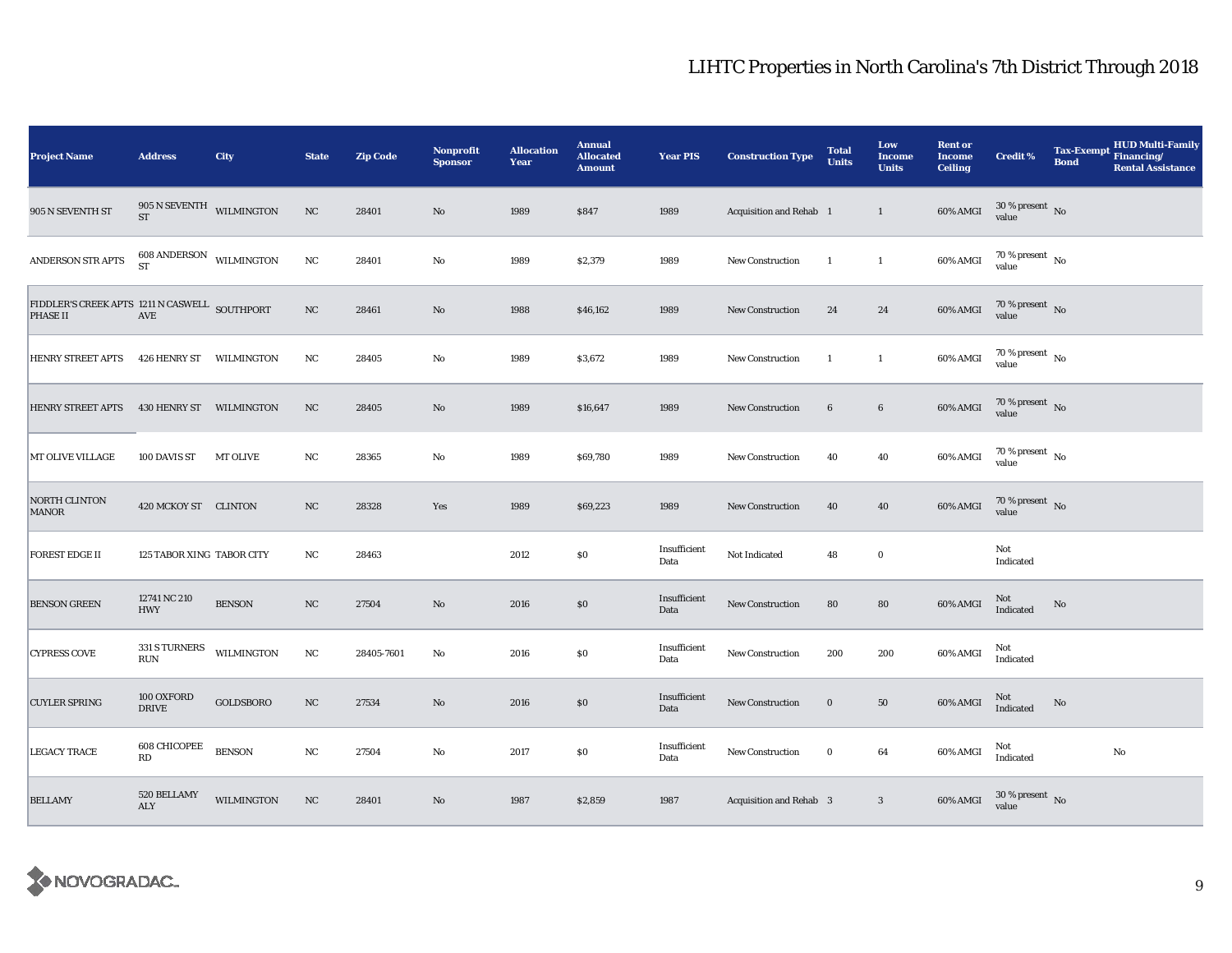| <b>Project Name</b>                                                     | <b>Address</b>                           | City       | <b>State</b> | <b>Zip Code</b> | Nonprofit<br><b>Sponsor</b> | <b>Allocation</b><br>Year | <b>Annual</b><br><b>Allocated</b><br><b>Amount</b> | <b>Year PIS</b> | <b>Construction Type</b> | <b>Total</b><br><b>Units</b> | Low<br><b>Income</b><br><b>Units</b> | <b>Rent or</b><br><b>Income</b><br><b>Ceiling</b> | <b>Credit %</b>                        | <b>Bond</b> | Tax-Exempt HUD Multi-Family<br><b>Rental Assistance</b> |
|-------------------------------------------------------------------------|------------------------------------------|------------|--------------|-----------------|-----------------------------|---------------------------|----------------------------------------------------|-----------------|--------------------------|------------------------------|--------------------------------------|---------------------------------------------------|----------------------------------------|-------------|---------------------------------------------------------|
| <b>RESIDENCE</b>                                                        | 511 BLADEN ST WILMINGTON                 |            | NC           | 28401           | $\mathbf {No}$              | 1987                      | \$2,381                                            | 1987            | Acquisition and Rehab 3  |                              | $\boldsymbol{3}$                     | 60% AMGI                                          | $30\,\%$ present $\,$ No value         |             |                                                         |
| <b>RESIDENCE</b>                                                        | 811 GRACE ST                             | WILMINGTON | $_{\rm NC}$  | 28401           | $\rm\thinspace No$          | 1987                      | \$1,370                                            | 1987            | Not Indicated            | $\bf{0}$                     | $\mathbf{1}$                         | 60% AMGI                                          | Not<br>Indicated                       | $\rm No$    |                                                         |
| <b>TABOR VILLA APTS</b>                                                 | 605 GREEN SEA $_{\rm{TABOR~CITY}}$<br>RD |            | $_{\rm NC}$  | 28463           | No                          | 1987                      | \$58,501                                           | 1987            | New Construction         | 32                           | $32\,$                               | $60\%$ AMGI                                       | $70\,\%$ present $\,$ No $\,$<br>value |             |                                                         |
| 113 ST JAMES                                                            | 113 ST JAMES ST WILMINGTON               |            | NC           | 28401           | $\rm No$                    | 1988                      | \$1,696                                            | 1988            | Acquisition and Rehab 1  |                              | $\mathbf{1}$                         | 60% AMGI                                          | $30\,\%$ present $\,$ No value         |             |                                                         |
| <b>4TH ST APTS</b>                                                      | 1407 S FOURTH<br>${\rm ST}$              | WILMINGTON | NC           | 28401           | No                          | 1988                      | \$2,231                                            | 1988            | Acquisition and Rehab 2  |                              | $\boldsymbol{2}$                     | 60% AMGI                                          | $30\,\%$ present $\,$ No value         |             |                                                         |
| 521 SWANN ST                                                            | 521 SWANN ST WILMINGTON                  |            | $_{\rm NC}$  | 28401           | $\rm No$                    | 1988                      | \$2,180                                            | 1988            | New Construction         | $\mathbf{1}$                 | $\mathbf{1}$                         | $60\%$ AMGI                                       | $70\,\%$ present $\;$ No value         |             |                                                         |
| 610 HARNETT ST                                                          | <b>610 HARNETT ST WILMINGTON</b>         |            | NC           | 28401           | No                          | 1988                      | \$2,176                                            | 1988            | New Construction         | $\mathbf{1}$                 | $\mathbf{1}$                         | 60% AMGI                                          | $70$ % present $$\rm{No}$$ value       |             |                                                         |
| 614 HARNETT ST                                                          | 614 HARNETT ST WILMINGTON                |            | NC           | 28401           | $\rm No$                    | 1988                      | \$4,448                                            | 1988            | Acquisition and Rehab 5  |                              | $\sqrt{5}$                           | 60% AMGI                                          | $30\,\%$ present $\,$ No $\,$<br>value |             |                                                         |
| <b>PECAN GROVE</b>                                                      | <b>416 S FAISON</b><br>AVE               | FAISON     | $_{\rm NC}$  | 28341           | $\rm No$                    | 1988                      | \$25,536                                           | 1988            | New Construction         | $\bf{0}$                     | ${\bf 16}$                           | 60% AMGI                                          | $70\,\%$ present $\,$ No value         |             |                                                         |
|                                                                         |                                          |            |              |                 |                             |                           |                                                    |                 |                          |                              |                                      |                                                   |                                        |             |                                                         |
|                                                                         |                                          |            |              |                 |                             |                           | \$28,720,340                                       |                 |                          | 5,351                        | 5,622                                |                                                   |                                        |             |                                                         |
| 126 Projects Reported                                                   |                                          |            |              |                 |                             |                           |                                                    |                 |                          |                              |                                      |                                                   |                                        |             |                                                         |
| Location: North Carolina's 7th District (Congressional District, 116th) |                                          |            |              |                 |                             |                           |                                                    |                 |                          |                              |                                      |                                                   |                                        |             |                                                         |